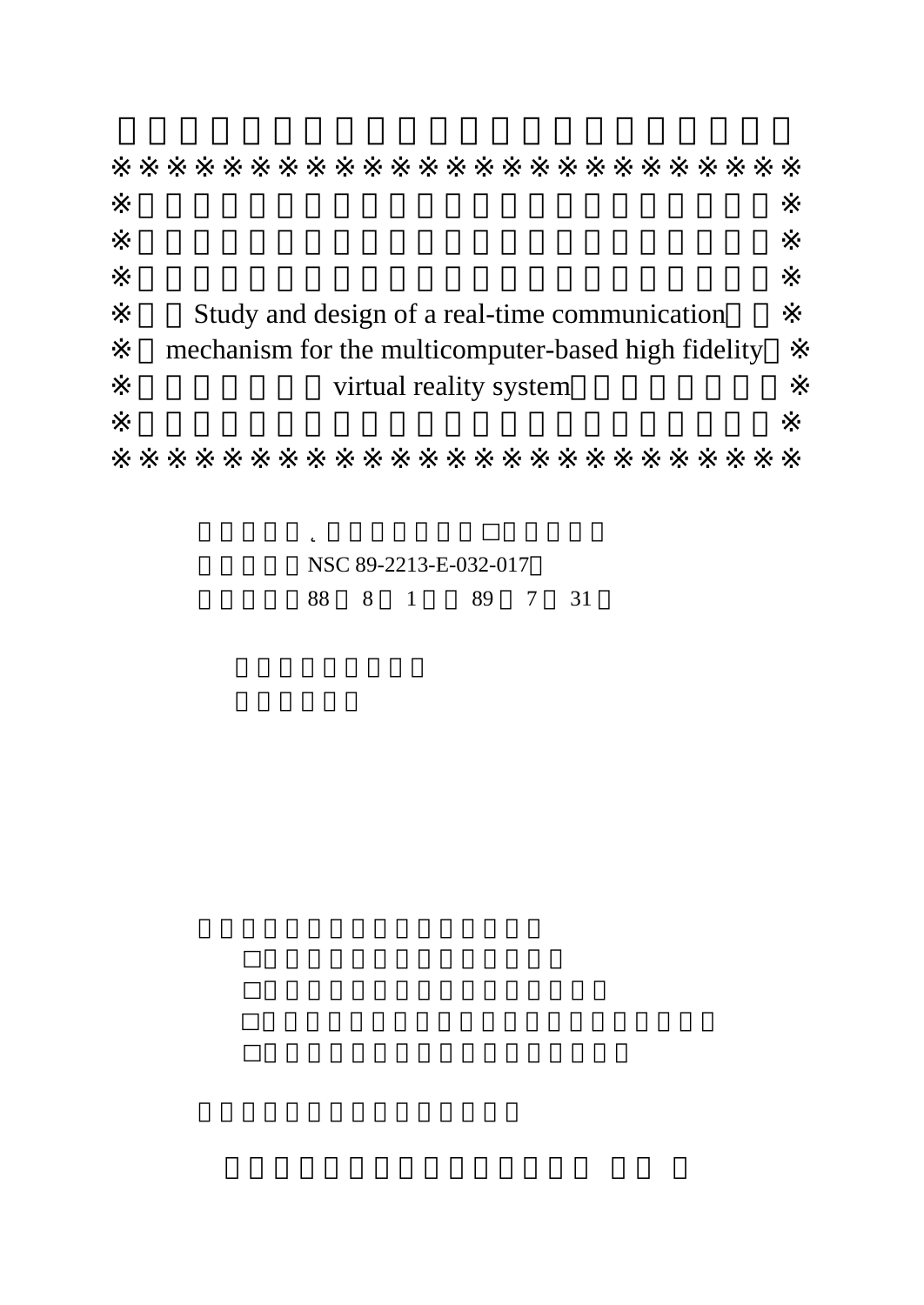## **Study and design of a real-time communication mechanism for the multicomputer-based high fidelity virtual reality system**

NSC 89-2213-E-032-017

執行期限 88 8 1 日至 89 7 31

(Fully Distributive) Candy physical processes pipelining pipelining LPs synchronization distributive networked computers. **Keywords**: Virtual Reality System, High fidelity, Fully distributive system, Synchronization lag, Waiting rule.

> 能達到虛擬實境系統的每秒約 18 30  $[1]$

**Abstract**

The goal of this project is to study and design the real-time communication protocol for the multicomputer-based high fidelity virtual reality system. A high fidelity virtual reality system is capable of revealing all of the physics phenomena of the simulated entity and displaying the virtual image at the frame rate between 18 to 30 frames per second. The legacy high fidelity virtual reality system often used multiple multiprocessor computers to construct its computer architecture.

This project focuses on designing transparent communication layer over a fully distributive environment. With this mechanism, researchers can design a high fidelity virtual environment over a fully

Evans  $\&$ Sutherland ESIG-2000 4 Apollo DN-10000 Harris NightHwak Real-Time I/O  $[2]$ 

1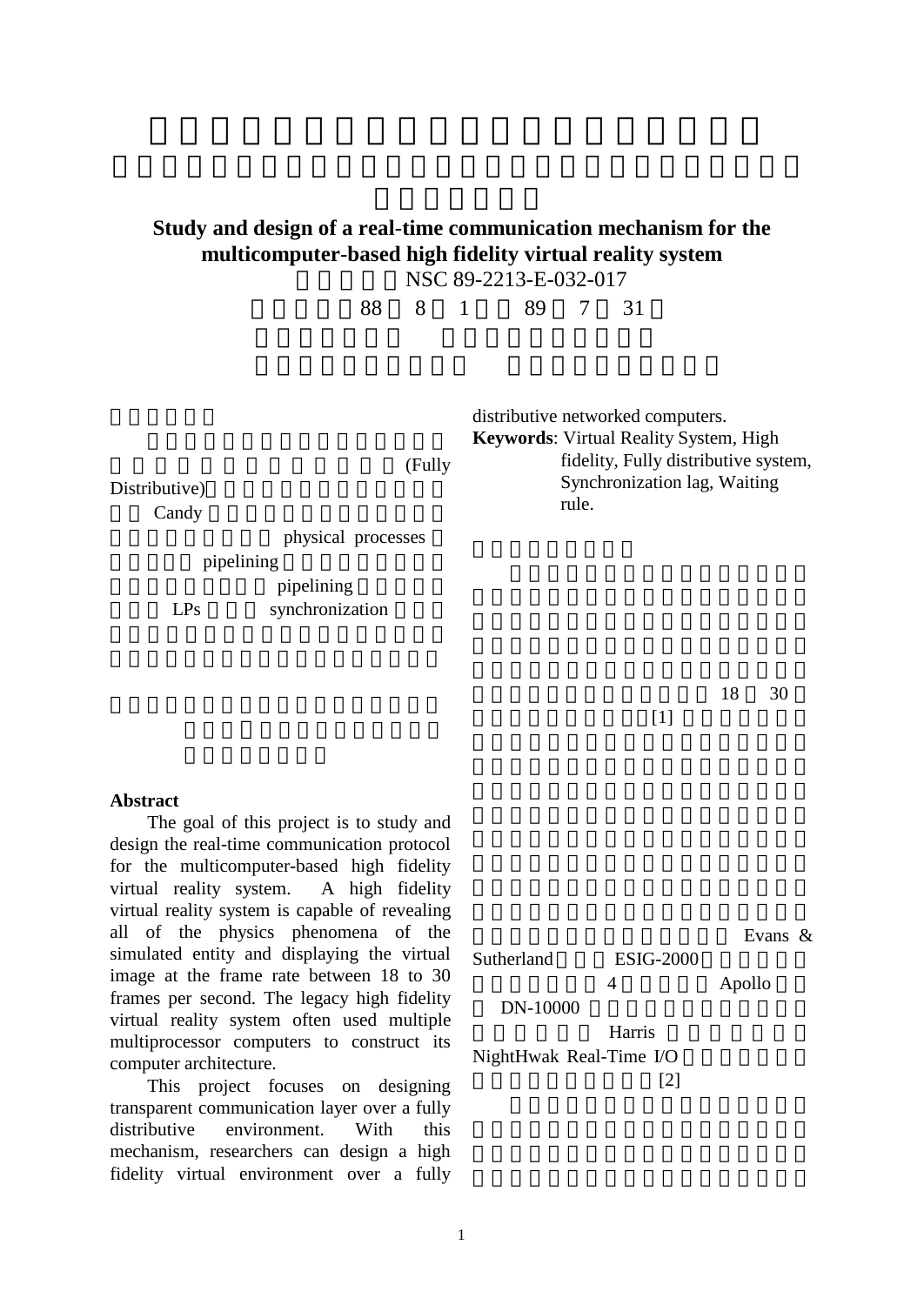|                           | physical processes            | (interaction) |  |
|---------------------------|-------------------------------|---------------|--|
|                           | physical system               |               |  |
|                           | physical processes            |               |  |
|                           | physical system               | logical       |  |
|                           | processes(LPs)                |               |  |
| Cluster                   | LP                            | physical      |  |
| Fully Distributive        | physical processes<br>process |               |  |
|                           | LPs                           |               |  |
|                           |                               |               |  |
|                           |                               |               |  |
|                           | $20 - 30$                     |               |  |
|                           | LPs                           |               |  |
|                           | message                       | message       |  |
| 30                        |                               |               |  |
|                           |                               |               |  |
| 85                        |                               | $\mathsf{LP}$ |  |
|                           |                               |               |  |
| (High Level Architecture) |                               | (distributed  |  |
|                           | system)                       |               |  |
|                           |                               |               |  |
|                           | (a virtual uni-processor)     |               |  |
|                           |                               |               |  |

(resource)

(transparent)

自於分散式作業系統的精神--提供一個在

(Run Time Interface) [3] Candy  $[4,5]$  $\begin{tabular}{ll} \bf LPs( & \color{red}{\bf \color{blue}{\bf \color{blue}{\bf \color{blue}{\bf \color{blue}{\bf \color{blue}{\bf \color{blue}{\bf \color{blue}{\bf \color{blue}{\bf \color{blue}{\bf \color{blue}{\bf \color{blue}{\bf \color{blue}{\bf \color{blue}{\bf \color{blue}{\bf \color{blue}{\bf \color{blue}{\bf \color{blue}{\bf \color{blue}{\bf \color{blue}{\bf \color{blue}{\bf \color{blue}{\bf \color{blue}{\bf \color{blue}{\bf \color{blue}{\bf \color{blue}{\bf \color{blue}{\bf \color{blue}{\bf \color{blue}{\bf \color{$  $\overline{a}$  $\mathbf{L} \mathbf{P} \mathbf{s}$  $LPs$  $[6]$  $LP$   $LP$ 

physical processes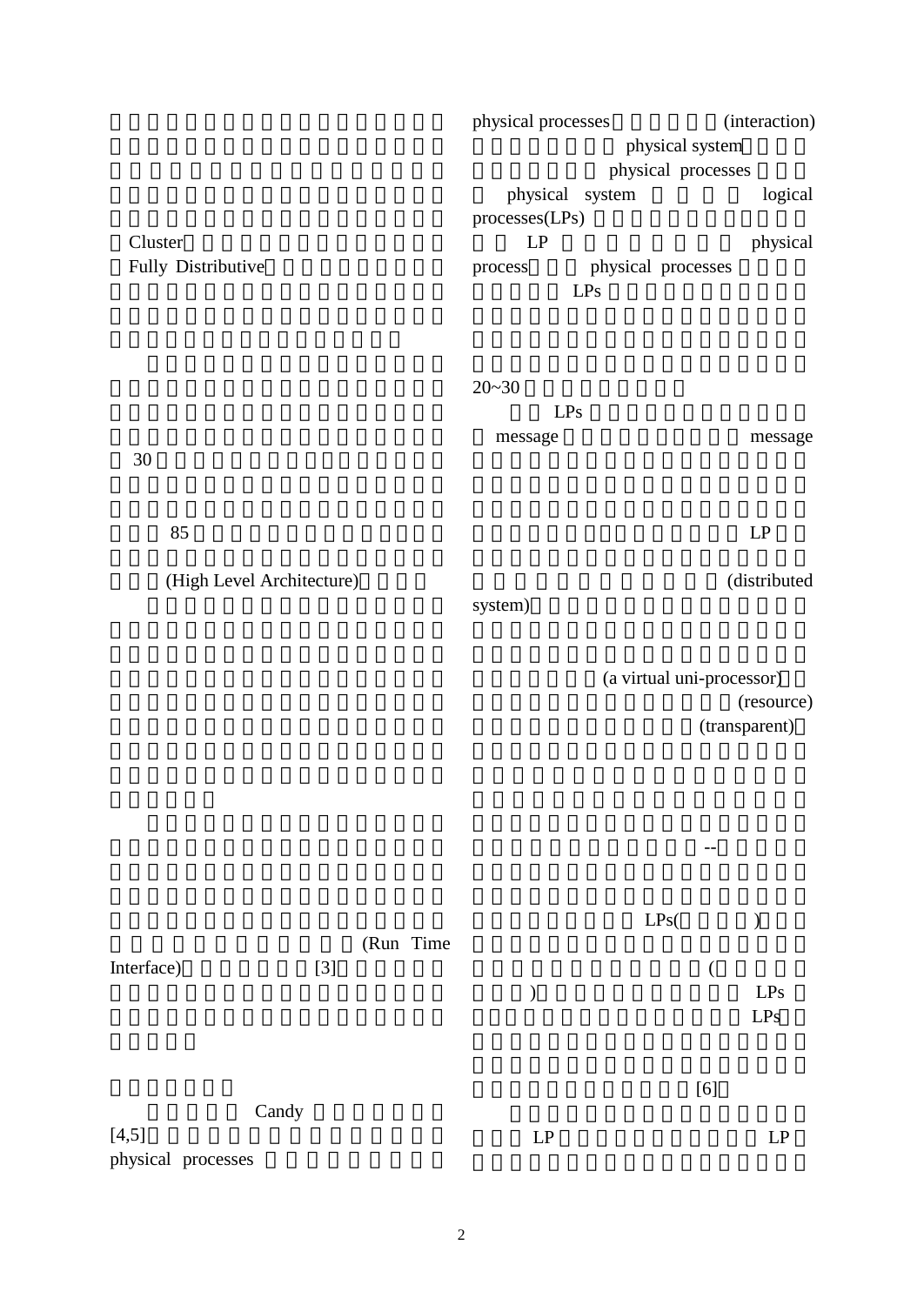| pipelining[7]                                                         | :Synchronization lag               |                                                    |                                                               |
|-----------------------------------------------------------------------|------------------------------------|----------------------------------------------------|---------------------------------------------------------------|
| pipeline                                                              | D :Communication delay             |                                                    |                                                               |
| synchronization lag[8]<br>LPs                                         | time                               |                                                    |                                                               |
| synchronization<br>synchronization lag                                | $LP_1$<br>$ \mathbf{D} $<br>$LP_1$ | LP <sub>2</sub><br>$\mathbf{D}$<br>LP <sub>2</sub> | $\cdots$ 2st frame<br>$\blacktriangleleft$ $\cdots$ 3nd frame |
| <b>Synchronization lag</b><br>$LP_i$<br>message                       |                                    | $2*(C_2-C_1)$                                      |                                                               |
| $LP_{i+1}$<br>LP)<br>message                                          |                                    |                                                    |                                                               |
| $LP_i$<br>$LP_{i+1}$                                                  | 2.                                 | $LP_1$                                             | LP <sub>2</sub>                                               |
|                                                                       |                                    | synchronization lag                                |                                                               |
| Synchronization lag                                                   |                                    |                                                    |                                                               |
|                                                                       | LPs<br>synchronization lag         |                                                    |                                                               |
| synchronization lag                                                   |                                    | LPs                                                |                                                               |
| throughput                                                            | synchronization lag                |                                                    |                                                               |
| throughput                                                            |                                    |                                                    |                                                               |
| synchronization lag                                                   | LP                                 | LP                                                 |                                                               |
| synchronization                                                       |                                    |                                                    |                                                               |
| LPs<br>communication                                                  | LPs                                |                                                    |                                                               |
| synchronization lag<br>delay<br>D                                     |                                    | LP                                                 |                                                               |
| communication delay<br>€                                              |                                    |                                                    |                                                               |
| communication delay                                                   |                                    |                                                    |                                                               |
| $LP_1$<br>$\mathbf{1}$<br>$\left($<br>$\mathcal{L}$<br>$\mathcal{)}$  | synchronization lag<br>$LP_i$      |                                                    |                                                               |
| $LP_1$                                                                |                                    | $LP_{i+1}$                                         |                                                               |
| LP <sub>2</sub>                                                       | wait rule                          | wait rule $[4,5]$                                  |                                                               |
| LP <sub>2</sub>                                                       |                                    |                                                    |                                                               |
| $(C_2 - C_1)$ + Wait rule<br>synchronization lag                      |                                    | $LP_i$                                             |                                                               |
| $\overline{2}$<br>D                                                   | $LP_{i+1}$                         |                                                    | $LP_{i+1}$                                                    |
| $LP_1$<br>synchronization lag<br>LP <sub>2</sub>                      |                                    | $LP_i$                                             |                                                               |
| $2*(C_2 - C_1) + D$<br>j                                              |                                    |                                                    |                                                               |
| $LP_i$ $LP_{i+1}$                                                     |                                    |                                                    |                                                               |
| synchronization lag $(j-1)*(C_{i+1}-C_i)+D$                           |                                    |                                                    | (time<br>wait rule                                            |
| :Synchronization lag                                                  | constraint)                        | wait rule                                          |                                                               |
| :Communication delay<br>$\mathbf{D}$                                  | task                               |                                                    |                                                               |
| țime                                                                  |                                    | task                                               |                                                               |
| - 1st frame<br>$LP_1$<br>D<br>LP <sub>2</sub>                         |                                    |                                                    |                                                               |
| $\triangleleft$ - 2nd frame<br>$LP_1$ $\mathbf{D}$<br>LP <sub>2</sub> | task                               |                                                    | wait rule                                                     |
|                                                                       |                                    |                                                    |                                                               |
| $C_2$ - $C_1$                                                         |                                    |                                                    | tasks                                                         |
| 1.<br>$LP_1$<br>LP <sub>2</sub>                                       |                                    |                                                    |                                                               |
| synchronization lag                                                   | tasks                              |                                                    |                                                               |
|                                                                       |                                    |                                                    | Timed Petri                                                   |
|                                                                       | <b>Nets</b>                        | (analysis)                                         | (model)                                                       |

3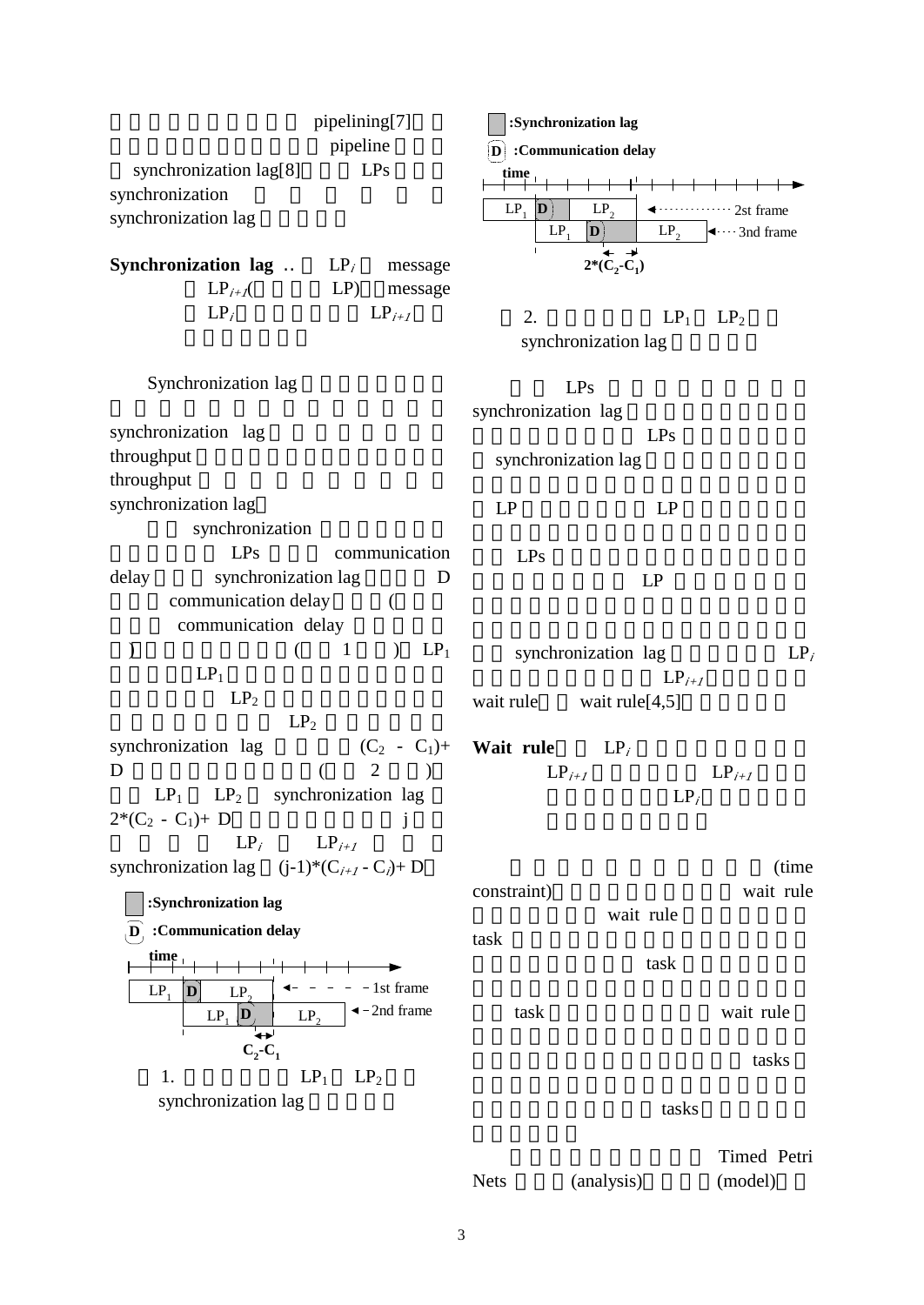



Publication Table

Subscription Table

LPs

Agency layer

Agency Layer

 $LPs$ 

Simulation at Ford", Automotive Engineering, pp.37-40, September 1994.

[3] "High Level Architecture Interface Specification version 1.3", 1998. Available at http://hla.dmso.mil/hla.

[4] K. Chandy and J. Misra, "Distributed Simulation: A Case Study in Design and Verification of Distributed Programs", IEEE Transactions on